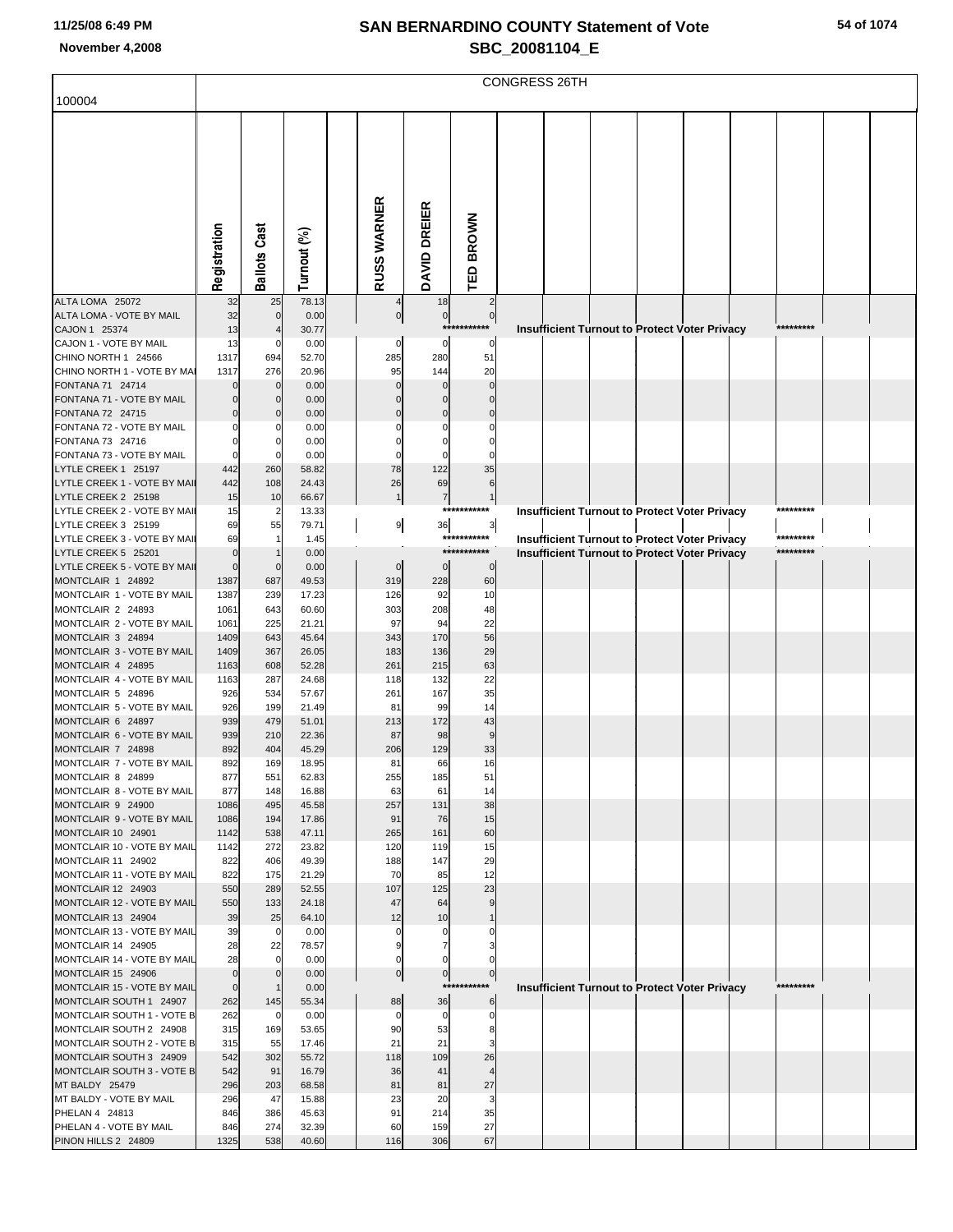| 100004                                              |              |                     |                |                         |              |                | <b>CONGRESS 26TH</b> |  |  |  |  |
|-----------------------------------------------------|--------------|---------------------|----------------|-------------------------|--------------|----------------|----------------------|--|--|--|--|
|                                                     |              |                     |                |                         |              |                |                      |  |  |  |  |
|                                                     |              |                     |                |                         |              |                |                      |  |  |  |  |
|                                                     |              |                     |                |                         |              |                |                      |  |  |  |  |
|                                                     |              |                     |                |                         |              |                |                      |  |  |  |  |
|                                                     |              |                     |                |                         |              |                |                      |  |  |  |  |
|                                                     |              |                     |                |                         |              |                |                      |  |  |  |  |
|                                                     |              |                     |                | USS WARNER              |              |                |                      |  |  |  |  |
|                                                     |              |                     |                |                         |              | <b>BROWN</b>   |                      |  |  |  |  |
|                                                     |              |                     |                |                         |              |                |                      |  |  |  |  |
|                                                     |              |                     |                |                         |              | 品              |                      |  |  |  |  |
|                                                     | Registration | <b>Ballots Cast</b> | Turnout (%)    | $\overline{\mathbf{r}}$ | DAVID DREIER |                |                      |  |  |  |  |
| PINON HILLS 2 - VOTE BY MAIL                        | 1325         | 520                 | 39.25          | 153                     | 277          | 56             |                      |  |  |  |  |
| PINON HILLS 5 24830                                 | $\mathbf 0$  | $\mathbf 0$         | 0.00           | $\mathbf 0$             | $\mathbf 0$  | $\mathbf 0$    |                      |  |  |  |  |
| PINON HILLS 5 - VOTE BY MAIL                        | $\mathbf 0$  | $\mathbf 0$         | 0.00           | $\mathbf 0$             | $\mathbf 0$  | $\mathbf 0$    |                      |  |  |  |  |
| RANCHO CUCAMONGA 1 2498<br>RANCHO CUCAMONGA 1 - VOT | 1073<br>1073 | 491<br>410          | 45.76<br>38.21 | 144<br>113              | 253<br>249   | 39<br>32       |                      |  |  |  |  |
| RANCHO CUCAMONGA 2 2498                             | 1223         | 593                 | 48.49          | 150                     | 329          | 56             |                      |  |  |  |  |
| RANCHO CUCAMONGA 2 - VOT                            | 1223         | 472                 | 38.59          | 105                     | 317          | 26             |                      |  |  |  |  |
| RANCHO CUCAMONGA 3 2498                             | 1370         | 653                 | 47.66          | 186                     | 374          | 43             |                      |  |  |  |  |
| RANCHO CUCAMONGA 3 - VOT                            | 1370         | 535                 | 39.05          | 141                     | 333          | 26             |                      |  |  |  |  |
| RANCHO CUCAMONGA 4 2499<br>RANCHO CUCAMONGA 4 - VOT | 1346<br>1346 | 986<br>458          | 73.25<br>34.03 | 261<br>109              | 558<br>284   | 72<br>33       |                      |  |  |  |  |
| RANCHO CUCAMONGA 5 2499                             | 1392         | 379                 | 27.23          | 84                      | 226          | 33             |                      |  |  |  |  |
| RANCHO CUCAMONGA 5 - VOT                            | 1392         | 482                 | 34.63          | 129                     | 286          | 29             |                      |  |  |  |  |
| RANCHO CUCAMONGA 6 2499                             | 1203         | 514                 | 42.73          | 140                     | 288          | 42             |                      |  |  |  |  |
| RANCHO CUCAMONGA 6 - VOT                            | 1203         | 499                 | 41.48          | 141                     | 289          | 35             |                      |  |  |  |  |
| RANCHO CUCAMONGA 7 2499<br>RANCHO CUCAMONGA 7 - VOT | 852<br>852   | 446<br>286          | 52.35<br>33.57 | 106<br>77               | 248<br>164   | 38<br>25       |                      |  |  |  |  |
| RANCHO CUCAMONGA 8 2499                             | 1206         | 621                 | 51.49          | 156                     | 366          | 38             |                      |  |  |  |  |
| RANCHO CUCAMONGA 8 - VOT                            | 1206         | 454                 | 37.65          | 108                     | 286          | 32             |                      |  |  |  |  |
| RANCHO CUCAMONGA 9 2499                             | 1150         | 539                 | 46.87          | 166                     | 287          | 40             |                      |  |  |  |  |
| RANCHO CUCAMONGA 9 - VOT<br>RANCHO CUCAMONGA 10 249 | 1150         | 366                 | 31.83          | 120<br>233              | 202<br>277   | 17<br>46       |                      |  |  |  |  |
| RANCHO CUCAMONGA 10 - VO                            | 1062<br>1062 | 618<br>304          | 58.19<br>28.63 | 104                     | 165          | 24             |                      |  |  |  |  |
| RANCHO CUCAMONGA 11 249                             | 1111         | 592                 | 53.29          | 185                     | 287          | 59             |                      |  |  |  |  |
| RANCHO CUCAMONGA 11 - VO                            | 1111         | 356                 | 32.04          | 103                     | 207          | 23             |                      |  |  |  |  |
| RANCHO CUCAMONGA 12 249                             | 1359         | 676                 | 49.74          | 273                     | 262          | 49             |                      |  |  |  |  |
| RANCHO CUCAMONGA 12 - VO<br>RANCHO CUCAMONGA 13 249 | 1359<br>1425 | 373<br>663          | 27.45<br>46.53 | 120<br>285              | 197<br>261   | 36<br>50       |                      |  |  |  |  |
| RANCHO CUCAMONGA 13 - VO                            | 1425         | 360                 | 25.26          | 157                     | 153          | 26             |                      |  |  |  |  |
| RANCHO CUCAMONGA 14 250                             | 940          | 543                 | 57.77          | 180                     | 268          | 34             |                      |  |  |  |  |
| RANCHO CUCAMONGA 14 - VO                            | 940          | 271                 | 28.83          | 82                      | 150          | 10             |                      |  |  |  |  |
| RANCHO CUCAMONGA 15 250                             | 925          | 476<br>279          | 51.46          | 159                     | 225          | 39             |                      |  |  |  |  |
| RANCHO CUCAMONGA 15 - VO<br>RANCHO CUCAMONGA 16 250 | 925<br>827   | 309                 | 30.16<br>37.36 | 92<br>108               | 153<br>151   | 16<br>17       |                      |  |  |  |  |
| RANCHO CUCAMONGA 16 - VO                            | 827          | 219                 | 26.48          | 67                      | 121          | 8              |                      |  |  |  |  |
| RANCHO CUCAMONGA 17 250                             | 874          | 438                 | 50.11          | 145                     | 203          | 40             |                      |  |  |  |  |
| RANCHO CUCAMONGA 17 - VO                            | 874          | 266                 | 30.43          | 74                      | 157          | 21             |                      |  |  |  |  |
| RANCHO CUCAMONGA 18 250<br>RANCHO CUCAMONGA 18 - VO | 1167<br>1167 | 647<br>400          | 55.44<br>34.28 | 210<br>116              | 319<br>233   | 48<br>20       |                      |  |  |  |  |
| RANCHO CUCAMONGA 19 250                             | 1324         | 604                 | 45.62          | 172                     | 336          | 35             |                      |  |  |  |  |
| RANCHO CUCAMONGA 19 - VO                            | 1324         | 526                 | 39.73          | 158                     | 315          | 29             |                      |  |  |  |  |
| RANCHO CUCAMONGA 20 250                             | 1305         | 637                 | 48.81          | 210                     | 314          | 45             |                      |  |  |  |  |
| RANCHO CUCAMONGA 20 - VO                            | 1305         | 428                 | 32.80          | 162                     | 214          | 28             |                      |  |  |  |  |
| RANCHO CUCAMONGA 21 250<br>RANCHO CUCAMONGA 21 - VO | 1095<br>1095 | 481<br>366          | 43.93<br>33.42 | 162<br>129              | 238<br>200   | 47<br>19       |                      |  |  |  |  |
| RANCHO CUCAMONGA 22 250                             | 1144         | 610                 | 53.32          | 197                     | 285          | 50             |                      |  |  |  |  |
| RANCHO CUCAMONGA 22 - VO                            | 1144         | 266                 | 23.25          | 93                      | 130          | 20             |                      |  |  |  |  |
| RANCHO CUCAMONGA 23 250                             | 681          | 350                 | 51.40          | 133                     | 154          | 25             |                      |  |  |  |  |
| RANCHO CUCAMONGA 23 - VO<br>RANCHO CUCAMONGA 24 250 | 681<br>1223  | 192<br>649          | 28.19<br>53.07 | 63<br>199               | 110<br>319   | 9<br>60        |                      |  |  |  |  |
| RANCHO CUCAMONGA 24 - VO                            | 1223         | 433                 | 35.40          | 99                      | 291          | 23             |                      |  |  |  |  |
| RANCHO CUCAMONGA 25 250                             | 808          | 392                 | 48.51          | 143                     | 185          | 19             |                      |  |  |  |  |
| RANCHO CUCAMONGA 25 - VO                            | 808          | 259                 | 32.05          | 104                     | 133          | $\overline{7}$ |                      |  |  |  |  |
| RANCHO CUCAMONGA 26 250                             | 1261         | 595                 | 47.18          | 232                     | 270          | 45             |                      |  |  |  |  |
| RANCHO CUCAMONGA 26 - VO<br>RANCHO CUCAMONGA 27 250 | 1261<br>1324 | 387<br>647          | 30.69<br>48.87 | 143<br>224              | 195<br>297   | 18<br>51       |                      |  |  |  |  |
| RANCHO CUCAMONGA 27 - VO                            | 1324         | 353                 | 26.66          | 123                     | 172          | 22             |                      |  |  |  |  |
| RANCHO CUCAMONGA 28 250                             | 1481         | 787                 | 53.14          | 276                     | 353          | 59             |                      |  |  |  |  |
| RANCHO CUCAMONGA 28 - VO                            | 1481         | 481                 | 32.48          | 162                     | 240          | 38             |                      |  |  |  |  |
| RANCHO CUCAMONGA 29 250<br>RANCHO CUCAMONGA 29 - VO | 582<br>582   | 314<br>141          | 53.95<br>24.23 | 102<br>51               | 151<br>69    | 29<br>10       |                      |  |  |  |  |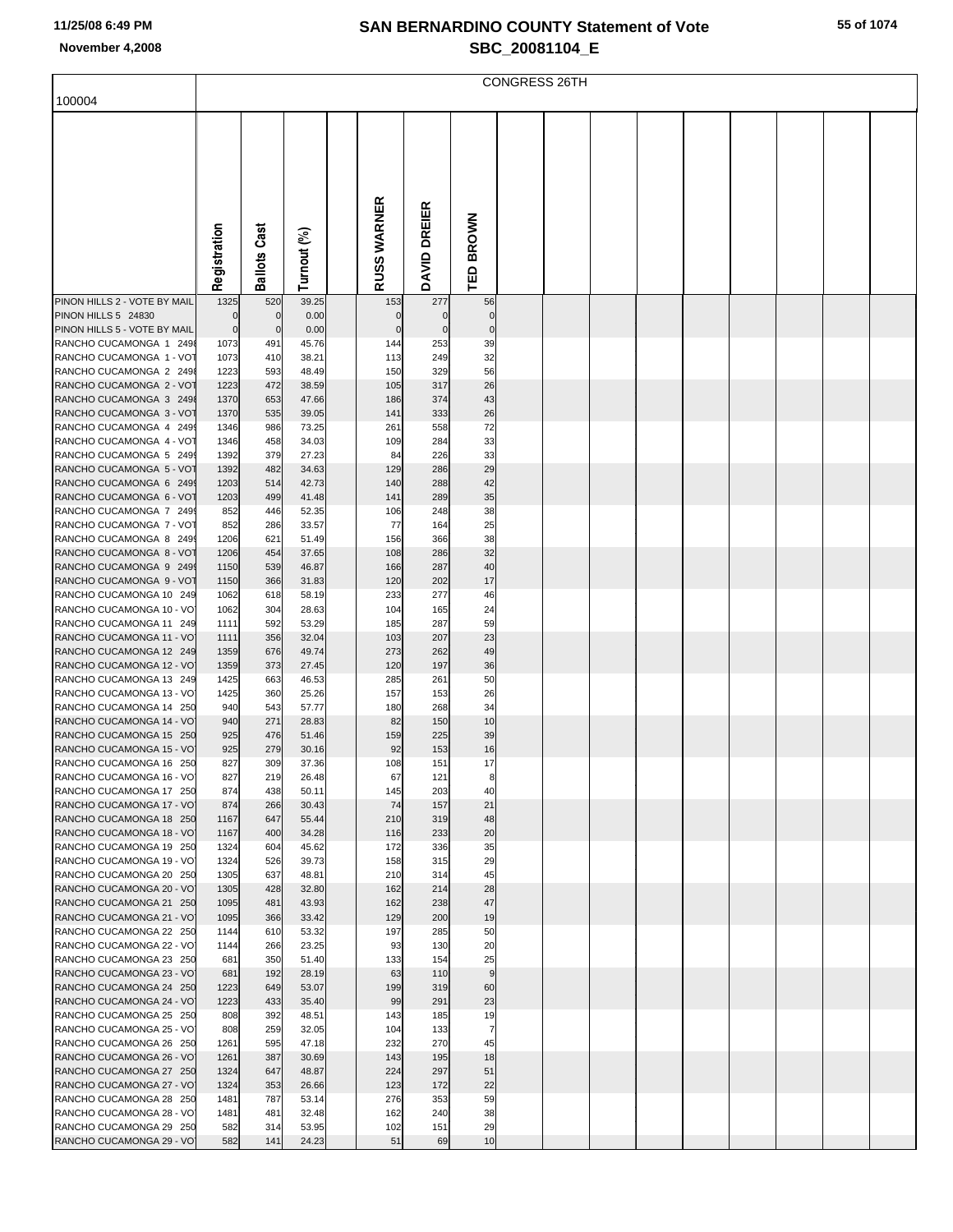|                                                                                                                                        | <b>CONGRESS 26TH</b>             |                                 |                                           |  |                               |                                 |                            |  |  |  |  |  |  |  |  |
|----------------------------------------------------------------------------------------------------------------------------------------|----------------------------------|---------------------------------|-------------------------------------------|--|-------------------------------|---------------------------------|----------------------------|--|--|--|--|--|--|--|--|
| 100004                                                                                                                                 |                                  |                                 |                                           |  |                               |                                 |                            |  |  |  |  |  |  |  |  |
|                                                                                                                                        | Registration                     | あ<br>යී<br>Ballots              | Turnout (%)                               |  | RUSS WARNER                   | DAVID DREIER                    | TED BROWN                  |  |  |  |  |  |  |  |  |
| RANCHO CUCAMONGA 30 250                                                                                                                | 1090                             | 606                             | 55.60                                     |  | 199                           | 300                             | 25                         |  |  |  |  |  |  |  |  |
| RANCHO CUCAMONGA 30 - VO<br>RANCHO CUCAMONGA 31 250<br>RANCHO CUCAMONGA 31 - VO<br>RANCHO CUCAMONGA 32 250<br>RANCHO CUCAMONGA 32 - VO | 1090<br>927<br>927<br>894<br>894 | 330<br>573<br>243<br>520<br>214 | 30.28<br>61.81<br>26.21<br>58.17<br>23.94 |  | 111<br>188<br>78<br>186<br>67 | 166<br>244<br>127<br>232<br>121 | 18<br>51<br>11<br>31<br>16 |  |  |  |  |  |  |  |  |
| RANCHO CUCAMONGA 33 250                                                                                                                | 1336                             | 705                             | 52.77                                     |  | 254                           | 325                             | 39                         |  |  |  |  |  |  |  |  |
| RANCHO CUCAMONGA 33 - VO<br>RANCHO CUCAMONGA 34 250                                                                                    | 1336<br>703                      | 441<br>352                      | 33.01<br>50.07                            |  | 157<br>152                    | 242<br>139                      | 18<br>24                   |  |  |  |  |  |  |  |  |
| RANCHO CUCAMONGA 34 - VO                                                                                                               | 703                              | 225                             | 32.01                                     |  | 81                            | 117                             | 12                         |  |  |  |  |  |  |  |  |
| RANCHO CUCAMONGA 35 250<br>RANCHO CUCAMONGA 35 - VO                                                                                    | 1062<br>1062                     | 565<br>313                      | 53.20<br>29.47                            |  | 227<br>101                    | 237<br>175                      | 39<br>15                   |  |  |  |  |  |  |  |  |
| RANCHO CUCAMONGA 36 250                                                                                                                | 945                              | 473                             | 50.05                                     |  | 146                           | 231                             | 39                         |  |  |  |  |  |  |  |  |
| RANCHO CUCAMONGA 36 - VO                                                                                                               | 945                              | 264                             | 27.94                                     |  | 79                            | 152                             | 15                         |  |  |  |  |  |  |  |  |
| RANCHO CUCAMONGA 37 250<br>RANCHO CUCAMONGA 37 - VO                                                                                    | 1396<br>1396                     | 791<br>366                      | 56.66<br>26.22                            |  | 306<br>110                    | 334<br>194                      | 55<br>36                   |  |  |  |  |  |  |  |  |
| RANCHO CUCAMONGA 38 250                                                                                                                | 1493                             | 712                             | 47.69                                     |  | 291                           | 294                             | 46                         |  |  |  |  |  |  |  |  |
| RANCHO CUCAMONGA 38 - VO<br>RANCHO CUCAMONGA 39 250                                                                                    | 1493<br>1228                     | 442<br>653                      | 29.60<br>53.18                            |  | 137<br>226                    | 239<br>300                      | 22<br>60                   |  |  |  |  |  |  |  |  |
| RANCHO CUCAMONGA 39 - VO                                                                                                               | 1228                             | 402                             | 32.74                                     |  | 112                           | 242                             | 31                         |  |  |  |  |  |  |  |  |
| RANCHO CUCAMONGA 40 250                                                                                                                | 1108                             | 602                             | 54.33                                     |  | 248                           | 246                             | 48                         |  |  |  |  |  |  |  |  |
| RANCHO CUCAMONGA 40 - VO<br>RANCHO CUCAMONGA 41 250                                                                                    | 1108<br>957                      | 251<br>505                      | 22.65<br>52.77                            |  | 82<br>171                     | 129<br>241                      | 20<br>46                   |  |  |  |  |  |  |  |  |
| RANCHO CUCAMONGA 41 - VO                                                                                                               | 957                              | 253                             | 26.44                                     |  | 93                            | 125                             | 17                         |  |  |  |  |  |  |  |  |
| RANCHO CUCAMONGA 42 250<br>RANCHO CUCAMONGA 42 - VO                                                                                    | 965<br>965                       | 503<br>266                      | 52.12<br>27.56                            |  | 188<br>106                    | 214<br>118                      | 44<br>23                   |  |  |  |  |  |  |  |  |
| RANCHO CUCAMONGA 43 250                                                                                                                | 1008                             | 542                             | 53.77                                     |  | 207                           | 243                             | 33                         |  |  |  |  |  |  |  |  |
| RANCHO CUCAMONGA 43 - VO                                                                                                               | 1008                             | 307                             | 30.46                                     |  | 115                           | 155                             | 21                         |  |  |  |  |  |  |  |  |
| RANCHO CUCAMONGA 44 250<br>RANCHO CUCAMONGA 44 - VO                                                                                    | 1268<br>1268                     | 634<br>376                      | 50.00<br>29.65                            |  | 291<br>141                    | 212<br>180                      | 56<br>35                   |  |  |  |  |  |  |  |  |
| RANCHO CUCAMONGA 45 250                                                                                                                | 1091                             | 579                             | 53.07                                     |  | 231                           | 220                             | 48                         |  |  |  |  |  |  |  |  |
| RANCHO CUCAMONGA 45 - VO<br>RANCHO CUCAMONGA 46 250                                                                                    | 1091<br>996                      | 370<br>504                      | 33.91<br>50.60                            |  | 129<br>206                    | 183<br>215                      | 32<br>30                   |  |  |  |  |  |  |  |  |
| RANCHO CUCAMONGA 46 - VO                                                                                                               | 996                              | 243                             | 24.40                                     |  | 96                            | 100                             | 18                         |  |  |  |  |  |  |  |  |
| RANCHO CUCAMONGA 47 250                                                                                                                | 1020                             | 513                             | 50.29                                     |  | 223                           | 210                             | 26                         |  |  |  |  |  |  |  |  |
| RANCHO CUCAMONGA 47 - VO<br>RANCHO CUCAMONGA 48 250                                                                                    | 1020<br>724                      | 327<br>376                      | 32.06<br>51.93                            |  | 131<br>176                    | 133<br>135                      | 31<br>23                   |  |  |  |  |  |  |  |  |
| RANCHO CUCAMONGA 48 - VO                                                                                                               | 724                              | 205                             | 28.31                                     |  | 86                            | 94                              | 8                          |  |  |  |  |  |  |  |  |
| RANCHO CUCAMONGA 49 250<br>RANCHO CUCAMONGA 49 - VO                                                                                    | 1128<br>1128                     | 713<br>238                      | 63.21<br>21.10                            |  | 260<br>78                     | 320<br>123                      | 46<br>22                   |  |  |  |  |  |  |  |  |
| RANCHO CUCAMONGA 50 250                                                                                                                | 1106                             | 503                             | 45.48                                     |  | 201                           | 192                             | 49                         |  |  |  |  |  |  |  |  |
| RANCHO CUCAMONGA 50 - VO                                                                                                               | 1106                             | 396                             | 35.80                                     |  | 158                           | 189                             | 19                         |  |  |  |  |  |  |  |  |
| RANCHO CUCAMONGA 51 250<br>RANCHO CUCAMONGA 51 - VO                                                                                    | 1635<br>1635                     | 787<br>315                      | 48.13<br>19.27                            |  | 355<br>156                    | 259<br>122                      | 46<br>20                   |  |  |  |  |  |  |  |  |
| RANCHO CUCAMONGA 52 250                                                                                                                | 1462                             | 710                             | 48.56                                     |  | 317                           | 254                             | 47                         |  |  |  |  |  |  |  |  |
| RANCHO CUCAMONGA 52 - VO<br>RANCHO CUCAMONGA 53 250                                                                                    | 1462<br>529                      | 476<br>252                      | 32.56<br>47.64                            |  | 213<br>98                     | 193<br>82                       | 21<br>19                   |  |  |  |  |  |  |  |  |
| RANCHO CUCAMONGA 53 - VO                                                                                                               | 529                              | 122                             | 23.06                                     |  | 64                            | 47                              | 3                          |  |  |  |  |  |  |  |  |
| RANCHO CUCAMONGA 54 250                                                                                                                | 1383                             | 607                             | 43.89                                     |  | 284                           | 191                             | 44                         |  |  |  |  |  |  |  |  |
| RANCHO CUCAMONGA 54 - VO<br>RANCHO CUCAMONGA 55 250                                                                                    | 1383<br>1178                     | 438<br>614                      | 31.67<br>52.12                            |  | 203<br>289                    | 181<br>182                      | 29<br>56                   |  |  |  |  |  |  |  |  |
| RANCHO CUCAMONGA 55 - VO                                                                                                               | 1178                             | 259                             | 21.99                                     |  | 126                           | 93                              | 20                         |  |  |  |  |  |  |  |  |
| RANCHO CUCAMONGA 56 250<br>RANCHO CUCAMONGA 56 - VO                                                                                    | 1209<br>1209                     | 668<br>271                      | 55.25<br>22.42                            |  | 301<br>108                    | 206<br>117                      | 55<br>22                   |  |  |  |  |  |  |  |  |
| RANCHO CUCAMONGA 57 250                                                                                                                | 1193                             | 631                             | 52.89                                     |  | 249                           | 270                             | 43                         |  |  |  |  |  |  |  |  |
| RANCHO CUCAMONGA 57 - VO                                                                                                               | 1193                             | 313                             | 26.24                                     |  | 131                           | 139                             | 23                         |  |  |  |  |  |  |  |  |
| RANCHO CUCAMONGA 58 250<br>RANCHO CUCAMONGA 58 - VO                                                                                    | 1397<br>1397                     | 647<br>284                      | 46.31<br>20.33                            |  | 290<br>129                    | 211<br>100                      | 53<br>19                   |  |  |  |  |  |  |  |  |
| RANCHO CUCAMONGA 59 250                                                                                                                | 1890                             | 890                             | 47.09                                     |  | 401                           | 276                             | 71                         |  |  |  |  |  |  |  |  |
| RANCHO CUCAMONGA 59 - VO<br>RANCHO CUCAMONGA 60 250                                                                                    | 1890<br>1120                     | 403<br>489                      | 21.32<br>43.66                            |  | 197<br>251                    | 144<br>150                      | 25<br>36                   |  |  |  |  |  |  |  |  |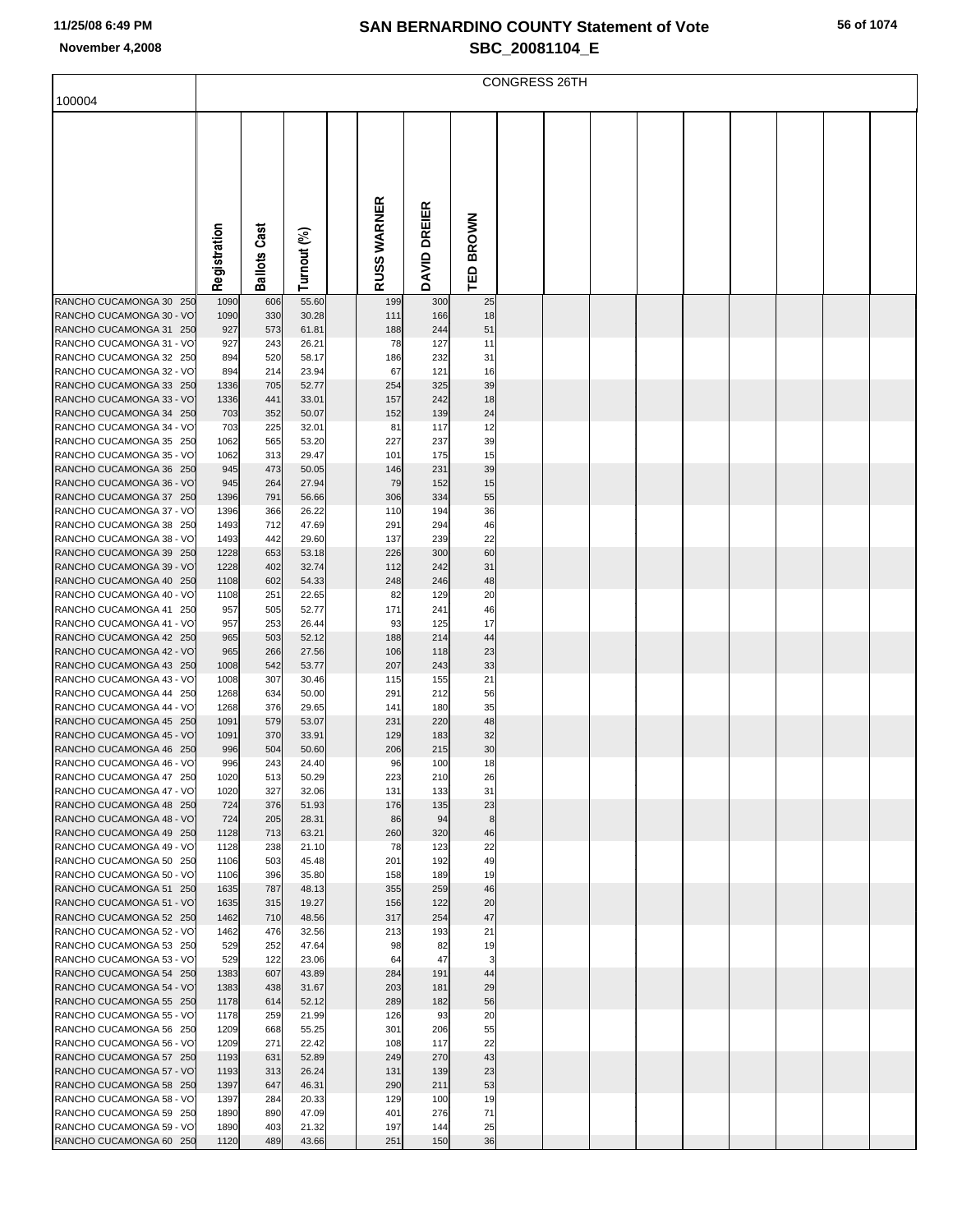| 100004                                                |                                  |                     |                |                    |                   |                         | <b>CONGRESS 26TH</b> |  |                                                      |  |           |  |
|-------------------------------------------------------|----------------------------------|---------------------|----------------|--------------------|-------------------|-------------------------|----------------------|--|------------------------------------------------------|--|-----------|--|
|                                                       |                                  |                     |                |                    |                   |                         |                      |  |                                                      |  |           |  |
|                                                       |                                  |                     |                |                    |                   |                         |                      |  |                                                      |  |           |  |
|                                                       |                                  |                     |                |                    |                   |                         |                      |  |                                                      |  |           |  |
|                                                       |                                  |                     |                |                    |                   |                         |                      |  |                                                      |  |           |  |
|                                                       |                                  |                     |                |                    |                   |                         |                      |  |                                                      |  |           |  |
|                                                       |                                  |                     |                |                    |                   |                         |                      |  |                                                      |  |           |  |
|                                                       |                                  |                     |                |                    |                   |                         |                      |  |                                                      |  |           |  |
|                                                       |                                  |                     |                |                    |                   | <b>BROWN</b>            |                      |  |                                                      |  |           |  |
|                                                       |                                  |                     |                |                    |                   |                         |                      |  |                                                      |  |           |  |
|                                                       |                                  |                     |                |                    |                   |                         |                      |  |                                                      |  |           |  |
|                                                       | Registration                     | <b>Ballots Cast</b> | Turnout (%)    | <b>RUSS WARNER</b> | DAVID DREIER      | $\overline{\mathsf{B}}$ |                      |  |                                                      |  |           |  |
| RANCHO CUCAMONGA 60 - VO                              |                                  |                     | 22.68          |                    |                   | 17                      |                      |  |                                                      |  |           |  |
| RANCHO CUCAMONGA 61 250                               | 1120<br>854                      | 254<br>406          | 47.54          | 131<br>209         | 84<br>121         | 30                      |                      |  |                                                      |  |           |  |
| RANCHO CUCAMONGA 61 - VO                              | 854                              | 219                 | 25.64          | 105                | 79                | 22                      |                      |  |                                                      |  |           |  |
| RANCHO CUCAMONGA 62 250                               | 1440                             | 695                 | 48.26          | 319                | 248               | 46                      |                      |  |                                                      |  |           |  |
| RANCHO CUCAMONGA 62 - VO                              | 1440                             | 406                 | 28.19          | 201                | 157               | 25                      |                      |  |                                                      |  |           |  |
| RANCHO CUCAMONGA 63 250                               | 1021                             | 687                 | 67.29          | 237                | 321               | 54                      |                      |  |                                                      |  |           |  |
| RANCHO CUCAMONGA 63 - VO<br>RANCHO CUCAMONGA 64 250   | 1021<br>27                       | 279<br>26           | 27.33<br>96.30 | 84<br>12           | 136<br>9          | 21<br>$\overline{2}$    |                      |  |                                                      |  |           |  |
| RANCHO CUCAMONGA 64 - VO                              | 27                               | $\mathbf 0$         | 0.00           | $\mathbf 0$        | $\mathbf 0$       | $\mathbf 0$             |                      |  |                                                      |  |           |  |
| RANCHO CUCAMONGA 65 250                               | 1927                             | 851                 | 44.16          | 376                | 324               | 64                      |                      |  |                                                      |  |           |  |
| RANCHO CUCAMONGA 65 - VO                              | 1927                             | 574                 | 29.79          | 252                | 238               | 22                      |                      |  |                                                      |  |           |  |
| RANCHO CUCAMONGA 66 250                               | 1266                             | 684                 | 54.03          | 296                | 248               | 58                      |                      |  |                                                      |  |           |  |
| RANCHO CUCAMONGA 66 - VO<br>RANCHO CUCAMONGA 67 250   | 1266<br>395                      | 366<br>157          | 28.91<br>39.75 | 142<br>37          | 160<br>97         | 25<br>10                |                      |  |                                                      |  |           |  |
| RANCHO CUCAMONGA 67 - VO                              | 395                              | 160                 | 40.51          | 34                 | 110               | 6                       |                      |  |                                                      |  |           |  |
| RANCHO CUCAMONGA 68 250                               | 1077                             | 546                 | 50.70          | 182                | 261               | 36                      |                      |  |                                                      |  |           |  |
| RANCHO CUCAMONGA 68 - VO                              | 1077                             | 338                 | 31.38          | 108                | 183               | 15                      |                      |  |                                                      |  |           |  |
| RANCHO CUCAMONGA 69 250                               | 665                              | 319                 | 47.97          | 136                | 117               | 30                      |                      |  |                                                      |  |           |  |
| RANCHO CUCAMONGA 69 - VO                              | 665                              | 148                 | 22.26          | 69                 | 52                | 13                      |                      |  |                                                      |  |           |  |
| RANCHO CUCAMONGA 70 250<br>RANCHO CUCAMONGA 70 - VO   | 911<br>911                       | 458<br>291          | 50.27<br>31.94 | 205<br>108         | 169<br>145        | 30<br>17                |                      |  |                                                      |  |           |  |
| RANCHO CUCAMONGA 71 250                               | 1104                             | 549                 | 49.73          | 186                | 271               | 28                      |                      |  |                                                      |  |           |  |
| RANCHO CUCAMONGA 71 - VO                              | 1104                             | 409                 | 37.05          | 133                | 217               | 30                      |                      |  |                                                      |  |           |  |
| RANCHO CUCAMONGA 72 250                               | 764                              | 367                 | 48.04          | 122                | 180               | 22                      |                      |  |                                                      |  |           |  |
| RANCHO CUCAMONGA 72 - VO                              | 764                              | 231                 | 30.24          | 75                 | 121               | 21                      |                      |  |                                                      |  |           |  |
| RANCHO CUCAMONGA 73 250<br>RANCHO CUCAMONGA 73 - VO   | 711<br>711                       | 316<br>264          | 44.44<br>37.13 | 91<br>88           | 164<br>161        | 34<br>$\bf8$            |                      |  |                                                      |  |           |  |
| RANCHO CUCAMONGA 74 250                               | 668                              | 392                 | 58.68          | 127                | 166               | 29                      |                      |  |                                                      |  |           |  |
| RANCHO CUCAMONGA 74 - VO                              | 668                              | 191                 | 28.59          | 58                 | 104               | 12                      |                      |  |                                                      |  |           |  |
| RANCHO CUCAMONGA 75 250                               | 43                               | 30                  | 69.77          | g                  | 18                | $\mathbf 0$             |                      |  |                                                      |  |           |  |
| RANCHO CUCAMONGA 75 - VO                              | 43                               | $\mathbf 0$         | 0.00           | $\Omega$           |                   | $\Omega$                |                      |  |                                                      |  |           |  |
| RANCHO CUCAMONGA 76 250<br>RANCHO CUCAMONGA 76 - VO   | 6<br>6                           | 5<br>$\mathbf 0$    | 83.33<br>0.00  | $\mathbf 0$        | $\mathbf 0$       | $\mathbf 0$             |                      |  |                                                      |  |           |  |
| RANCHO CUCAMONGA 77 250                               |                                  |                     | 0.00           |                    |                   | $\mathbf{0}$            |                      |  |                                                      |  |           |  |
| RANCHO CUCAMONGA 77 - VO                              | $\Omega$                         |                     | 0.00           |                    |                   | ***********             |                      |  | <b>Insufficient Turnout to Protect Voter Privacy</b> |  | ********* |  |
| RANCHO CUCAMONGA 78 250                               |                                  |                     | 133.33         |                    |                   | ***********             |                      |  | <b>Insufficient Turnout to Protect Voter Privacy</b> |  | ********* |  |
| RANCHO CUCAMONGA 78 - VO                              | 3                                |                     | 0.00           | $\overline{0}$     | $\overline{0}$    | $\overline{0}$          |                      |  |                                                      |  |           |  |
| RANCHO CUCAMONGA 79 250<br>RANCHO CUCAMONGA 79 - VO   | $\overline{2}$<br>$\overline{c}$ | $\overline{2}$      | 100.00<br>0.00 |                    | ***<br>$\bf{0}$   | $\mathbf 0$             |                      |  | Insufficient Turnout to Protect Voter Privacy        |  | ********* |  |
| RANCHO CUCAMONGA 80 250                               |                                  |                     | 0.00           |                    | $\Omega$          | $\Omega$                |                      |  |                                                      |  |           |  |
| RANCHO CUCAMONGA 80 - VO                              |                                  |                     | 0.00           |                    | O                 |                         |                      |  |                                                      |  |           |  |
| RANCHO CUCAMONGA 81 250                               |                                  |                     | 0.00           |                    |                   |                         |                      |  |                                                      |  |           |  |
| RANCHO CUCAMONGA 81 - VO                              | $\Omega$                         | $\Omega$            | 0.00           |                    | $\Omega$          |                         |                      |  |                                                      |  |           |  |
| RANCHO CUCAMONGA 82 250<br>RANCHO CUCAMONGA 82 - VO   | 44<br>44                         | 30<br>$\mathbf 0$   | 68.18          |                    | 22<br>$\mathbf 0$ |                         |                      |  |                                                      |  |           |  |
| RANCHO CUCAMONGA 83 250                               | 46                               | 22                  | 0.00<br>47.83  |                    | 11                |                         |                      |  |                                                      |  |           |  |
| RANCHO CUCAMONGA 83 - VO                              | 46                               | $\mathbf 0$         | 0.00           |                    | $\Omega$          |                         |                      |  |                                                      |  |           |  |
| RANCHO CUCAMONGA 84 250                               | 0                                |                     | 0.00           |                    |                   |                         |                      |  |                                                      |  |           |  |
| RANCHO CUCAMONGA 84 - VO                              | $\mathbf 0$                      | $\Omega$            | 0.00           |                    |                   |                         |                      |  |                                                      |  |           |  |
| RANCHO CUCAMONGA 85 250                               | 28<br>28                         | 25<br>$\mathbf 0$   | 89.29          | 15<br>$\mathbf 0$  | $\Omega$          |                         |                      |  |                                                      |  |           |  |
| RANCHO CUCAMONGA 85 - VO<br>SAN ANTONIO HEIGHTS 1 254 | 75                               | 54                  | 0.00<br>72.00  | 14                 | 34                |                         |                      |  |                                                      |  |           |  |
| SAN ANTONIO HEIGHTS 1 - VOT                           | 75                               | $\mathbf 0$         | 0.00           |                    |                   | $\Omega$                |                      |  |                                                      |  |           |  |
| SAN ANTONIO HEIGHTS 2 254                             | 1204                             | 601                 | 49.92          | 154                | 352               | 43                      |                      |  |                                                      |  |           |  |
| SAN ANTONIO HEIGHTS 2 - VOT                           | 1204                             | 415                 | 34.47          | 98                 | 263               | 36                      |                      |  |                                                      |  |           |  |
| SAN ANTONIO HEIGHTS 3 254                             | 1052                             | 533                 | 50.67          | 138                | 331               | 28                      |                      |  |                                                      |  |           |  |
| SAN ANTONIO HEIGHTS 3 - VOT<br>SAN BERNARDINO 1 25212 | 1052                             | 320<br>0            | 30.42<br>0.00  | 78                 | 202               | 29<br>0                 |                      |  |                                                      |  |           |  |
| SAN BERNARDINO 1 - VOTE B                             |                                  |                     | 0.00           |                    |                   |                         |                      |  |                                                      |  |           |  |
| SAN BERNARDINO 2 25213                                |                                  |                     | 0.00           |                    |                   |                         |                      |  |                                                      |  |           |  |
| SAN BERNARDINO 2 - VOTE B                             |                                  |                     | 0.00           |                    | $\mathbf 0$       | $\Omega$                |                      |  |                                                      |  |           |  |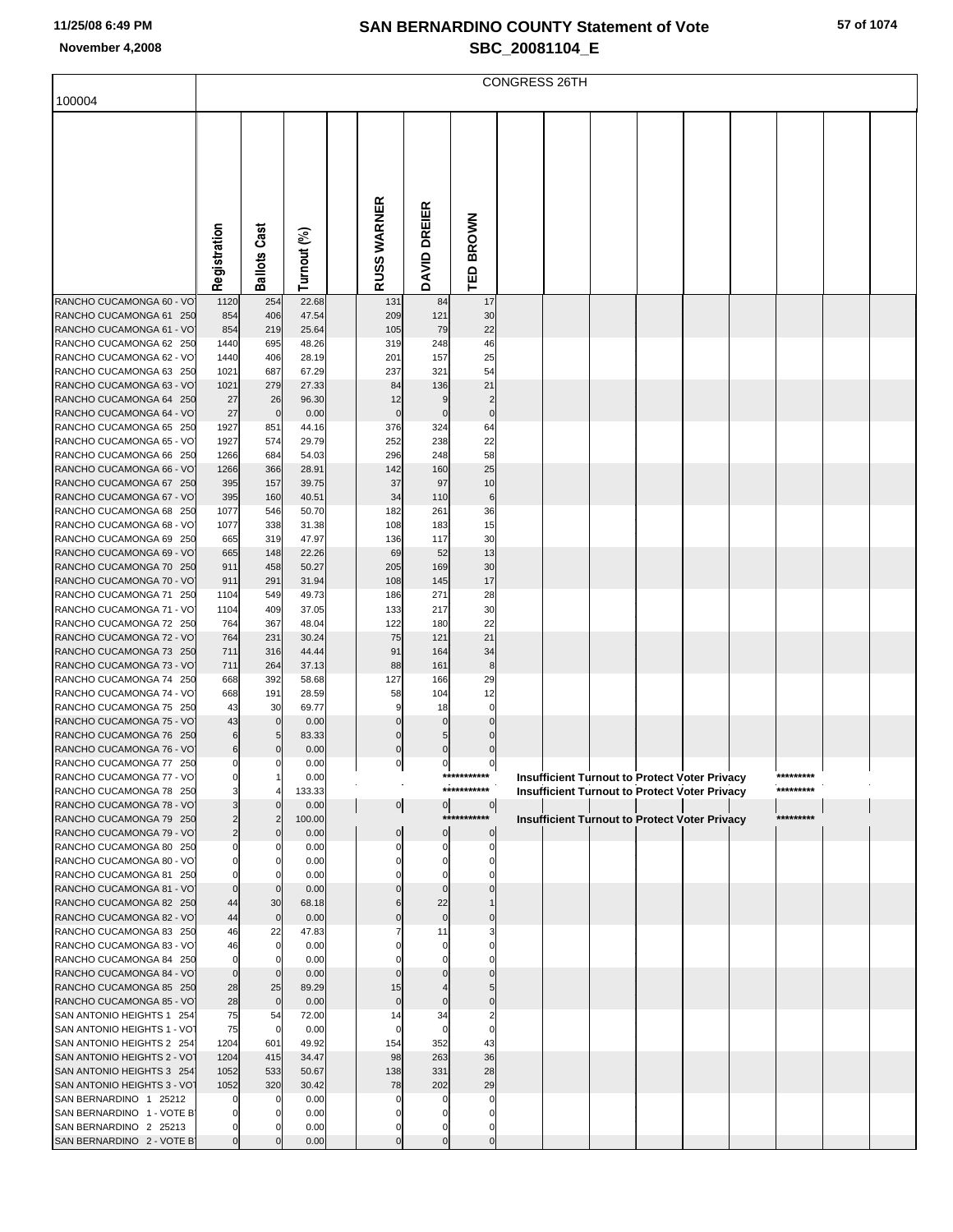|                                             |              |                   |                |                    |              |           | CONGRESS 26TH |  |  |  |  |
|---------------------------------------------|--------------|-------------------|----------------|--------------------|--------------|-----------|---------------|--|--|--|--|
| 100004                                      |              |                   |                |                    |              |           |               |  |  |  |  |
|                                             |              |                   |                |                    |              |           |               |  |  |  |  |
|                                             |              |                   |                |                    |              |           |               |  |  |  |  |
|                                             |              |                   |                |                    |              |           |               |  |  |  |  |
|                                             |              |                   |                |                    |              |           |               |  |  |  |  |
|                                             |              | <u>ল</u>          |                |                    | DREIER       |           |               |  |  |  |  |
|                                             |              |                   |                |                    |              |           |               |  |  |  |  |
|                                             | Registration | <b>Ballots Ca</b> | Turnout (%)    | <b>RUSS WARNER</b> | <b>DAVID</b> | TED BROWN |               |  |  |  |  |
|                                             |              |                   |                |                    |              |           |               |  |  |  |  |
| UPLAND 1 25429<br>UPLAND 1 - VOTE BY MAIL   | 1173         | 679               | 57.89          | 262                | 319          | 40<br>22  |               |  |  |  |  |
| UPLAND 2 25430                              | 1173<br>999  | 397<br>489        | 33.84<br>48.95 | 137<br>127         | 205<br>279   | 46        |               |  |  |  |  |
| UPLAND 2 - VOTE BY MAIL                     | 999          | 371               | 37.14          | 106                | 227          | 15        |               |  |  |  |  |
| UPLAND 3 25431<br>UPLAND 3 - VOTE BY MAIL   | 885<br>885   | 425<br>334        | 48.02<br>37.74 | 125<br>84          | 232<br>216   | 29<br>15  |               |  |  |  |  |
| UPLAND 4 25432                              | 1141         | 563               | 49.34          | 151                | 319          | 32        |               |  |  |  |  |
| UPLAND 4 - VOTE BY MAIL<br>UPLAND 5 25433   | 1141<br>1250 | 402<br>464        | 35.23<br>37.12 | 104<br>149         | 249<br>268   | 23<br>21  |               |  |  |  |  |
| UPLAND 5 - VOTE BY MAIL                     | 1250         | 507               | 40.56          | 150                | 317          | 20        |               |  |  |  |  |
| UPLAND 6 25434                              | 897          | 382               | 42.59          | 112                | 218          | 21        |               |  |  |  |  |
| UPLAND 6 - VOTE BY MAIL<br>UPLAND 7 25435   | 897<br>843   | 380<br>431        | 42.36<br>51.13 | 89<br>153          | 246<br>218   | 21<br>20  |               |  |  |  |  |
| UPLAND 7 - VOTE BY MAIL                     | 843          | 275               | 32.62          | 106                | 146          | 15        |               |  |  |  |  |
| UPLAND 8 25436<br>UPLAND 8 - VOTE BY MAIL   | 1244<br>1244 | 557<br>486        | 44.77<br>39.07 | 200<br>149         | 279<br>301   | 29<br>15  |               |  |  |  |  |
| UPLAND 9 25437                              | 1050         | 446               | 42.48          | 131                | 255          | 28        |               |  |  |  |  |
| UPLAND 9 - VOTE BY MAIL                     | 1050         | 437               | 41.62          | 119                | 270          | 31        |               |  |  |  |  |
| UPLAND 10 25438<br>UPLAND 10 - VOTE BY MAIL | 1282<br>1282 | 560<br>529        | 43.68<br>41.26 | 166<br>148         | 313<br>320   | 39<br>36  |               |  |  |  |  |
| UPLAND 11 25439                             | 1628         | 680               | 41.77          | 260                | 308          | 40        |               |  |  |  |  |
| UPLAND 11 - VOTE BY MAIL<br>UPLAND 12 25440 | 1628<br>734  | 544<br>395        | 33.42<br>53.81 | 196<br>151         | 276<br>181   | 29<br>34  |               |  |  |  |  |
| UPLAND 12 - VOTE BY MAIL                    | 734          | 225               | 30.65          | 71                 | 128          | 15        |               |  |  |  |  |
| UPLAND 13 25441                             | 1257         | 625               | 49.72          | 214                | 336          | 28        |               |  |  |  |  |
| UPLAND 13 - VOTE BY MAIL<br>UPLAND 14 25442 | 1257<br>1093 | 494<br>442        | 39.30<br>40.44 | 159<br>145         | 280<br>234   | 25<br>30  |               |  |  |  |  |
| UPLAND 14 - VOTE BY MAIL                    | 1093         | 394               | 36.05          | 140                | 209          | 22        |               |  |  |  |  |
| UPLAND 15 25443<br>UPLAND 15 - VOTE BY MAIL | 1153         | 633<br>344        | 54.90          | 254<br>117         | 290          | 44<br>20  |               |  |  |  |  |
| UPLAND 16 25444                             | 1153<br>1039 | 481               | 29.84<br>46.29 | 166                | 187<br>246   | 24        |               |  |  |  |  |
| UPLAND 16 - VOTE BY MAIL                    | 1039         | 373               | 35.90          | 126                | 203          | 17        |               |  |  |  |  |
| UPLAND 17 25445<br>UPLAND 17 - VOTE BY MAIL | 1254<br>1254 | 608<br>486        | 48.48<br>38.76 | 195<br>130         | 315<br>292   | 42<br>42  |               |  |  |  |  |
| UPLAND 18 25446                             | 1113         | 634               | 56.96          | 229                | 324          | 32        |               |  |  |  |  |
| UPLAND 18 - VOTE BY MAIL                    | 1113         | 332               | 29.83          | 117                | 173          | 19        |               |  |  |  |  |
| UPLAND 19 25447<br>UPLAND 19 - VOTE BY MAIL | 576<br>576   | 329<br>273        | 57.12<br>47.40 | 80<br>56           | 181<br>191   | 23<br>17  |               |  |  |  |  |
| UPLAND 20 25448                             | 1150         | 518               | 45.04          | 195                | 239          | 30        |               |  |  |  |  |
| UPLAND 20 - VOTE BY MAIL<br>UPLAND 21 25449 | 1150<br>608  | 401<br>287        | 34.87<br>47.20 | 119<br>116         | 234<br>119   | 26<br>32  |               |  |  |  |  |
| UPLAND 21 - VOTE BY MAIL                    | 608          | 212               | 34.87          | 77                 | 116          | 12        |               |  |  |  |  |
| UPLAND 22 25450<br>UPLAND 22 - VOTE BY MAIL | 1150<br>1150 | 632<br>312        | 54.96<br>27.13 | 244<br>89          | 286<br>179   | 42<br>19  |               |  |  |  |  |
| UPLAND 23 25451                             | 783          | 377               | 48.15          | 160                | 148          | 38        |               |  |  |  |  |
| UPLAND 23 - VOTE BY MAIL                    | 783          | 199               | 25.42          | 70                 | 111          | 11        |               |  |  |  |  |
| UPLAND 24 25452<br>UPLAND 24 - VOTE BY MAIL | 917<br>917   | 466<br>229        | 50.82<br>24.97 | 193<br>79          | 201<br>120   | 25<br>14  |               |  |  |  |  |
| UPLAND 25 25453                             | 819          | 399               | 48.72          | 193                | 138          | 35        |               |  |  |  |  |
| UPLAND 25 - VOTE BY MAIL                    | 819          | 220               | 26.86          | 97                 | 91           | 16        |               |  |  |  |  |
| UPLAND 26 25454<br>UPLAND 26 - VOTE BY MAIL | 1095<br>1095 | 582<br>238        | 53.15<br>21.74 | 254<br>95          | 207<br>105   | 56<br>16  |               |  |  |  |  |
| UPLAND 27 25455                             | 848          | 396               | 46.70          | 205                | 108          | 32        |               |  |  |  |  |
| UPLAND 27 - VOTE BY MAIL<br>UPLAND 28 25456 | 848<br>1159  | 161<br>496        | 18.99<br>42.80 | 92<br>222          | 41<br>151    | 13<br>54  |               |  |  |  |  |
| UPLAND 28 - VOTE BY MAIL                    | 1159         | 282               | 24.33          | 126                | 111          | 23        |               |  |  |  |  |
| UPLAND 29 25457<br>UPLAND 29 - VOTE BY MAIL | 966          | 284               | 29.40          | 167                | 77           | 23        |               |  |  |  |  |
| UPLAND 30 25458                             | 966<br>1369  | 210<br>657        | 21.74<br>47.99 | 106<br>323         | 76<br>197    | 12<br>59  |               |  |  |  |  |
| UPLAND 30 - VOTE BY MAIL                    | 1369         | 266               | 19.43          | 117                | 105          | 23        |               |  |  |  |  |
| UPLAND 31 25459                             | 691          | 322               | 46.60          | 141                | 130          | 21        |               |  |  |  |  |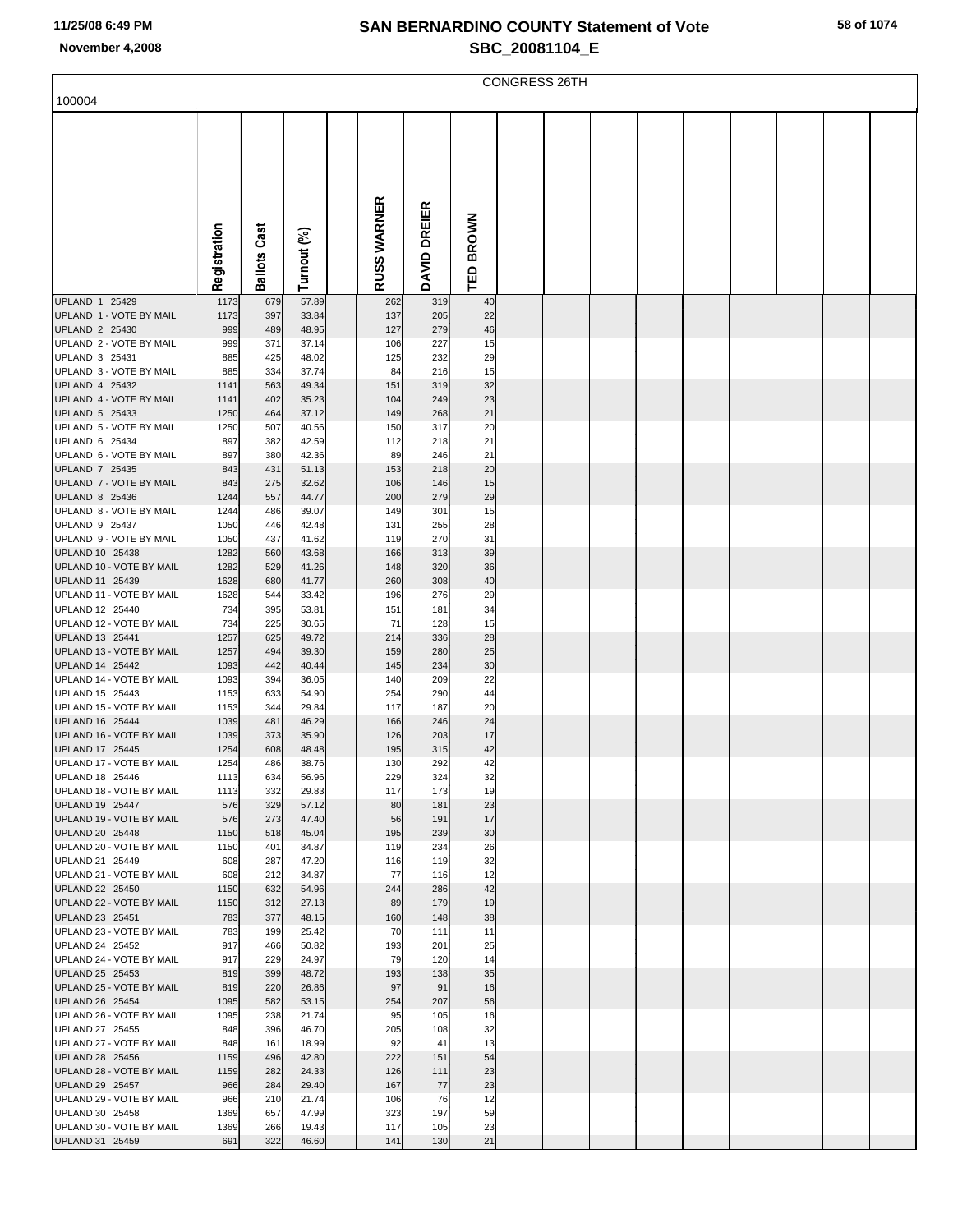| 100004                                          |                  |                     |                |                     |                          |                               | <b>CONGRESS 26TH</b> |  |                                                      |           |  |
|-------------------------------------------------|------------------|---------------------|----------------|---------------------|--------------------------|-------------------------------|----------------------|--|------------------------------------------------------|-----------|--|
|                                                 |                  |                     |                |                     |                          |                               |                      |  |                                                      |           |  |
|                                                 |                  |                     |                |                     |                          |                               |                      |  |                                                      |           |  |
|                                                 |                  |                     |                |                     |                          |                               |                      |  |                                                      |           |  |
|                                                 |                  |                     |                |                     |                          |                               |                      |  |                                                      |           |  |
|                                                 |                  |                     |                |                     |                          |                               |                      |  |                                                      |           |  |
|                                                 |                  |                     |                |                     |                          |                               |                      |  |                                                      |           |  |
|                                                 |                  |                     |                |                     |                          |                               |                      |  |                                                      |           |  |
|                                                 |                  |                     |                |                     |                          |                               |                      |  |                                                      |           |  |
|                                                 |                  |                     |                |                     |                          |                               |                      |  |                                                      |           |  |
|                                                 | Registration     | <b>Ballots Cast</b> | Turnout (%)    | <b>RUSS WARNER</b>  | DAVID DREIER             | TED BROWN                     |                      |  |                                                      |           |  |
|                                                 |                  |                     |                |                     |                          |                               |                      |  |                                                      |           |  |
| UPLAND 31 - VOTE BY MAIL<br>UPLAND 32 25460     | 691<br>1093      | 163                 | 23.59<br>59.56 | 67                  | 76<br>273                | 10                            |                      |  |                                                      |           |  |
| UPLAND 32 - VOTE BY MAIL                        | 1093             | 651<br>281          | 25.71          | 259<br>86           | 150                      | 53<br>27                      |                      |  |                                                      |           |  |
| UPLAND 33 25461                                 | 1346             | 666                 | 49.48          | 318                 | 222                      | 50                            |                      |  |                                                      |           |  |
| UPLAND 33 - VOTE BY MAIL                        | 1346             | 312                 | 23.18          | 127                 | 131                      | 22                            |                      |  |                                                      |           |  |
| UPLAND 34 25462                                 | 51               | 31                  | 60.78          | 12                  | 14                       | $\mathbf 0$                   |                      |  |                                                      |           |  |
| UPLAND 34 - VOTE BY MAIL<br>UPLAND 35 25463     | 51<br>905        | $\mathbf 0$<br>464  | 0.00<br>51.27  | $\mathbf 0$<br>224  | $\mathbf 0$<br>131       | $\mathbf 0$<br>48             |                      |  |                                                      |           |  |
| UPLAND 35 - VOTE BY MAIL                        | 905              | 164                 | 18.12          | 68                  | 68                       | 11                            |                      |  |                                                      |           |  |
| UPLAND 36 25464                                 | 885              | 389                 | 43.95          | 172                 | 130                      | 30                            |                      |  |                                                      |           |  |
| UPLAND 36 - VOTE BY MAIL                        | 885              | 240                 | 27.12          | 90                  | 108                      | 17                            |                      |  |                                                      |           |  |
| UPLAND 37 25465<br>UPLAND 37 - VOTE BY MAIL     | 673<br>673       | 295<br>192          | 43.83<br>28.53 | 118<br>68           | 107<br>95                | 29<br>16                      |                      |  |                                                      |           |  |
| UPLAND 38 25466                                 | 801              | 325                 | 40.57          | 133                 | 142                      | 25                            |                      |  |                                                      |           |  |
| UPLAND 38 - VOTE BY MAIL                        | 801              | 246                 | 30.71          | 94                  | 111                      | 18                            |                      |  |                                                      |           |  |
| UPLAND 39 25467                                 |                  | $\mathbf 0$         | 0.00           | $\Omega$            | 0                        | 0                             |                      |  |                                                      |           |  |
| UPLAND 39 - VOTE BY MAIL<br>UPLAND 40 25468     |                  | 0<br>$\Omega$       | 0.00<br>0.00   | $\Omega$            | $\mathbf 0$<br>O         | 0<br>0                        |                      |  |                                                      |           |  |
| UPLAND 40 - VOTE BY MAIL                        | O                | $\mathbf 0$         | 0.00           | $\mathbf{0}$        | $\Omega$                 | $\Omega$                      |                      |  |                                                      |           |  |
| UPLAND 41 25469                                 | 12               | 8                   | 66.67          | 6                   | $\Omega$                 |                               |                      |  |                                                      |           |  |
| UPLAND 41 - VOTE BY MAIL                        | 12               | $\mathbf 0$         | 0.00           | $\mathbf 0$         | $\mathbf 0$              | $\Omega$                      |                      |  |                                                      |           |  |
| UPLAND 42 25470<br>UPLAND 42 - VOTE BY MAIL     | O                | 0<br>$\mathbf 0$    | 0.00<br>0.00   | O<br>0              | $\Omega$<br>$\mathbf{0}$ | 0<br>0                        |                      |  |                                                      |           |  |
| UPLAND 43 25471                                 |                  | $\Omega$            | 0.00           | 0                   | $\Omega$                 | 0                             |                      |  |                                                      |           |  |
| UPLAND 43 - VOTE BY MAIL                        |                  | $\mathbf 0$         | 0.00           | $\mathbf 0$         | $\Omega$                 | $\Omega$                      |                      |  |                                                      |           |  |
| UPLAND 44 25472                                 |                  | $\mathbf 0$         | 0.00           | $\bf{0}$            | $\mathbf 0$              | $\mathbf 0$                   |                      |  |                                                      |           |  |
| UPLAND 44 - VOTE BY MAIL<br>UPLAND 45 25473     | $\Omega$<br>183  | $\mathbf 0$<br>146  | 0.00<br>79.78  | $\pmb{0}$<br>39     | $\bf 0$<br>87            | $\mathbf 0$<br>9              |                      |  |                                                      |           |  |
| UPLAND 45 - VOTE BY MAIL                        | 183              | -1                  | 0.55           |                     |                          | ***********                   |                      |  | <b>Insufficient Turnout to Protect Voter Privacy</b> | ********* |  |
| UPLAND 46 25474                                 | 121              | 93                  | 76.86          | 20                  | 59                       | 8                             |                      |  |                                                      |           |  |
| UPLAND 46 - VOTE BY MAIL                        | 121              | $\mathbf 0$         | 0.00           | $\mathbf 0$         | $\mathbf 0$              | $\mathbf 0$<br>$\overline{7}$ |                      |  |                                                      |           |  |
| UPLAND 47 25475<br>UPLAND 47 - VOTE BY MAIL     | 246<br>246       | 201<br>$\mathbf 0$  | 81.71<br>0.00  | 48<br>$\pmb{0}$     | 136<br>$\bf 0$           | $\pmb{0}$                     |                      |  |                                                      |           |  |
| WRIGHTWOOD 1 24873                              | 1042             | 529                 | 50.77          | 158                 | 267                      | 51                            |                      |  |                                                      |           |  |
| WRIGHTWOOD 1 - VOTE BY MA                       | 1042             | 363                 | 34.84          | 103                 | 220                      | 28                            |                      |  |                                                      |           |  |
| WRIGHTWOOD 2 24874<br>WRIGHTWOOD 2 - VOTE BY MA | 730              | 400<br>230          | 54.79          | 127<br>79           | 188<br>121               | 44                            |                      |  |                                                      |           |  |
| WRIGHTWOOD 3 24875                              | 730<br>914       | 389                 | 31.51<br>42.56 | 117                 | 195                      | 20<br>37                      |                      |  |                                                      |           |  |
| WRIGHTWOOD 3 - VOTE BY MA                       | 914              | 333                 | 36.43          | 99                  | 191                      | 23                            |                      |  |                                                      |           |  |
| WRIGHTWOOD 4 24876                              | 117              | 95                  | 81.20          | 34                  | 53                       | 6                             |                      |  |                                                      |           |  |
| WRIGHTWOOD 4 - VOTE BY MA<br>WRIGHTWOOD 5 24877 | 117<br>254       | 0<br>19             | 0.00<br>7.48   | 0<br>$\overline{7}$ | $\mathbf 0$<br>10        | 0<br>$\overline{2}$           |                      |  |                                                      |           |  |
| WRIGHTWOOD 5 - VOTE BY MA                       | 254              | 165                 | 64.96          | 49                  | 83                       | 23                            |                      |  |                                                      |           |  |
| WRIGHTWOOD 6 24878                              |                  | $\mathbf 0$         | 0.00           | $\Omega$            | $\Omega$                 | $\mathbf 0$                   |                      |  |                                                      |           |  |
| WRIGHTWOOD 6 - VOTE BY MA                       |                  | $\mathbf 0$         | 0.00           | $\mathbf 0$         | $\mathbf 0$              | $\mathbf 0$                   |                      |  |                                                      |           |  |
| <b>Precinct Totals</b>                          | 142841           | 71284               | 49.90          | 26947               | 31176                    | 5385                          |                      |  |                                                      |           |  |
|                                                 |                  |                     |                |                     |                          |                               |                      |  |                                                      |           |  |
| <b>VOTE BY MAIL Totals</b>                      | 142841           | 41837               | 29.29          | 14467               | 21800                    | 2728                          |                      |  |                                                      |           |  |
|                                                 |                  |                     |                |                     |                          |                               |                      |  |                                                      |           |  |
| <b>Grand Totals</b><br><b>SAN BERNARDINO</b>    | 142841<br>142841 | 113121<br>113121    | 79.19<br>79.19 | 41414<br>41414      | 52976<br>52976           | 8113<br>8113                  |                      |  |                                                      |           |  |
| <b>STATE BOARD OF EQUALIZATI</b>                | 14757            | 10675               | 72.34          | 4897                | 3861                     | 848                           |                      |  |                                                      |           |  |
| STATE BOARD OF EQUALIZATI                       | 128084           | 102446              | 79.98          | 36517               | 49115                    | 7265                          |                      |  |                                                      |           |  |
| 26th CONGRESS                                   | 142841           | 113121              | 79.19          | 41414               | 52976                    | 8113                          |                      |  |                                                      |           |  |
| 17th SENATE<br>29th SENATE                      | 5241<br>1898     | 4245<br>1388        | 81.00<br>73.13 | 1193<br>546         | 2287<br>584              | 420<br>102                    |                      |  |                                                      |           |  |
| 31st SENATE                                     | 122792           | 98170               | 79.95          | 35312               | 46814                    | 6845                          |                      |  |                                                      |           |  |
| 32nd SENATE                                     | 12910            | 9318                | 72.18          | 4363                | 3291                     | 746                           |                      |  |                                                      |           |  |
| 36th ASSEMBLY                                   | 4857             | 3962                | 81.57          | 1103                | 2138                     | 388                           |                      |  |                                                      |           |  |
| 59th ASSEMBLY                                   | 1244             | 993                 | 79.82          | 318                 | 502                      | 108                           |                      |  |                                                      |           |  |